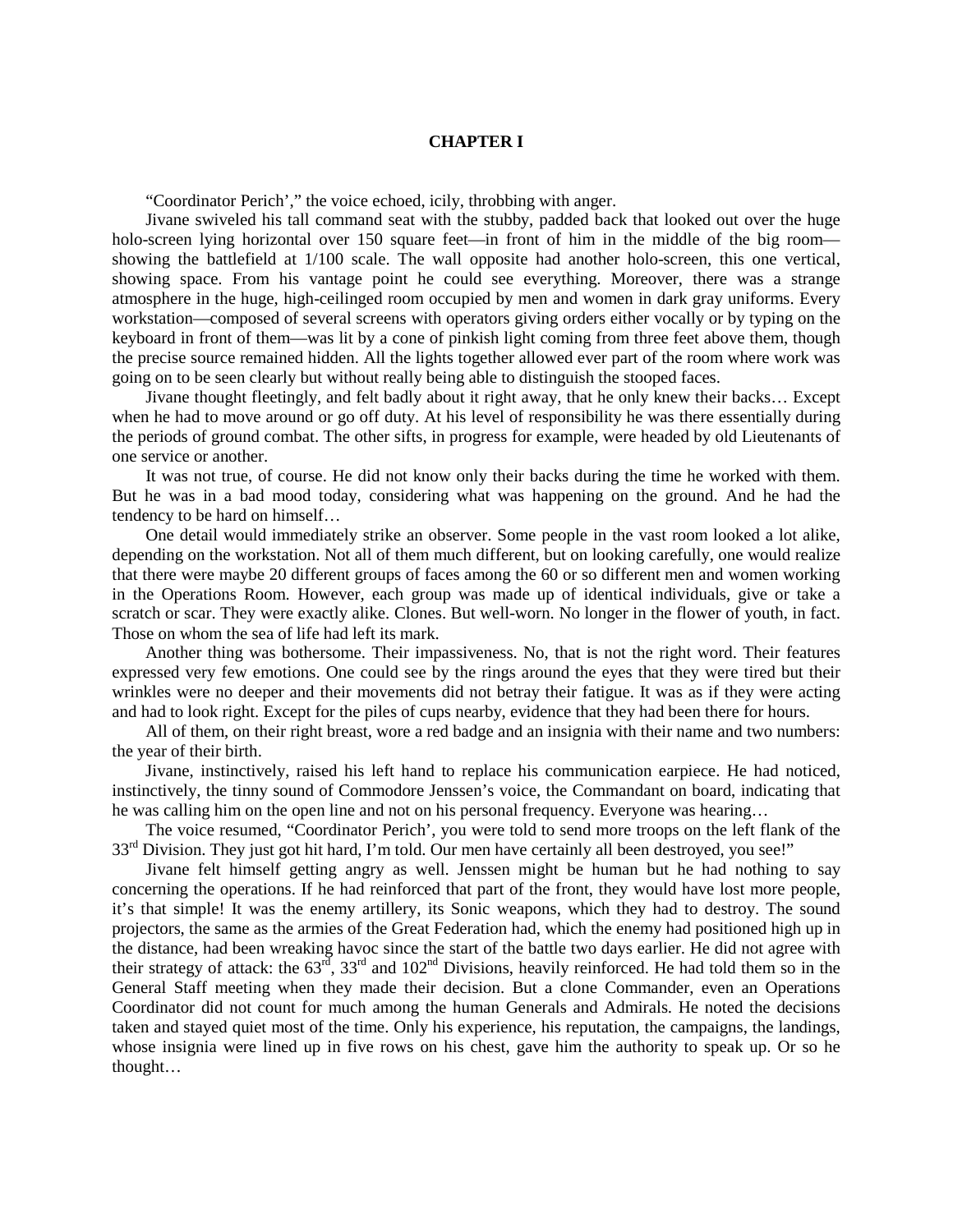He had seen right away that the terrain was unfavorable. The troops were going to set down in a place that would be threatened by swells of land where nothing would be visible but his instinct, which said that that was where the enemy would be waiting for them. And that was what happened…

These numskull Chiefs of Staff of the  $28<sup>th</sup>$  Force had found nothing better than to launch the operation with the excuse that it was imperative to get it done with, to wipe out the enemy units that they figured were entrenched there. They were deliberately looking for a clash, a confrontation, to quickly eliminate some of the enemy resources in this sector of the galaxy. As always they thought themselves stronger than the Vegian enemy.

This relatively minor planet with a rarified atmosphere was not inhabited and was not located in a sector dominating a group of important planets. Nothing justified going into battle here. Nothing except the Vegians. It was nothing but a preposterous rock of sandy plains with scanty, stunted vegetation at this altitude and rugged ground everywhere else, from north to south. But the Vegians were here, there was no question about it. A long blockade would produce the same result as a battle but without the huge losses that the Great Federation had been racking up over the last 48 hours now.

The Commodore continued in his nasty voice, "What are your Ground Coordinators doing, Perich'?" "They got burned, Commodore. I've only got one left."

Traditionally the Ground Coordinators were elected from the Commandants, the Battalion Chiefs, chosen by the Ops Coordinator, who had come from the Ground Coordinators. Thus every level of command elected the man whom it thought most fit for promotion. Therefore, an Ops Coordinator never went down to the ground; he had already been there and his experience was too valuable to go back into combat.

He clearly heard the exasperated sigh of the Commodore as he went on, "The honor of my Vessel is at stake. I'll give you one hour to rectify the situation, Perich'." Then he added coldly, " Maybe it'd be better for you to take charge of it yourself. You're the specialist in these situations, aren't you?"

Honor… Jivane did not care about the honor of their Transport, of the TT 1102! Just like the men and women who were there in the room. And even more so those who had landed on the ground and were being bombarded, pounded for hours… the survivors at any rate. Because the Armored Units and the mobile Batteries of Heavy Weapons, brought to the ground too soon, were now reduced to scrap iron. The 28<sup>th</sup> Federated Force was getting crushed, annihilated!

He did not answer immediately, taking time to control his anger. The Commodore did not like him. He had been hostile to him since his arrival on board three months ago. Having been recently promoted Jenssen was still a young man, 28 years old. A Commodore in charge of a Series 1000 Troop Transport at this age either had friends in high places or was truly very good. Nothing so far, however, showed that he was particularly adept… But maybe he was simply hoping for the command of a more prestigious Destroyer—he had come from one—than a Transport, even if it was the biggest in the Force? He seemed very ambitious. He was in the Space Navy, so playing transporter for the Army probably did not look very glorious to him, in spite of the ingenuity required by the situation to place his vessel in a position to land under such conditions.

The TT 1102 was the biggest Transport of the  $28<sup>th</sup>$  Force, which meant that the landing was mainly on his shoulders and consequently on the shoulders of his Ops Coordinator directing all the tactical maneuvers on the battlefield from the Operations Room. The other Transports—Series 800 and 900 were basically carrying the armored units, the batteries of Thermals, supplies, etc… So, the ground operations were directed by the personnel on this Vessel, the 1102. Maybe Jenssen was hungry for glory, for space combat? No doubt about it…

In spite of sounding like a suggestion, Jivane knew that he had just received a formal order. Of course, he could ask the advice of the General Commander of Troops, but the Commodore would never forgive him, whatever decision the General made.

"Yes Sir, Commodore," Jivane finally answered. "I'll prepare the units."

He changed the frequency on the left armrest of his chair to speak alone with his second-incommand, also sitting on a high seat on the other side of the big, horizontal screen. "Commander Stef,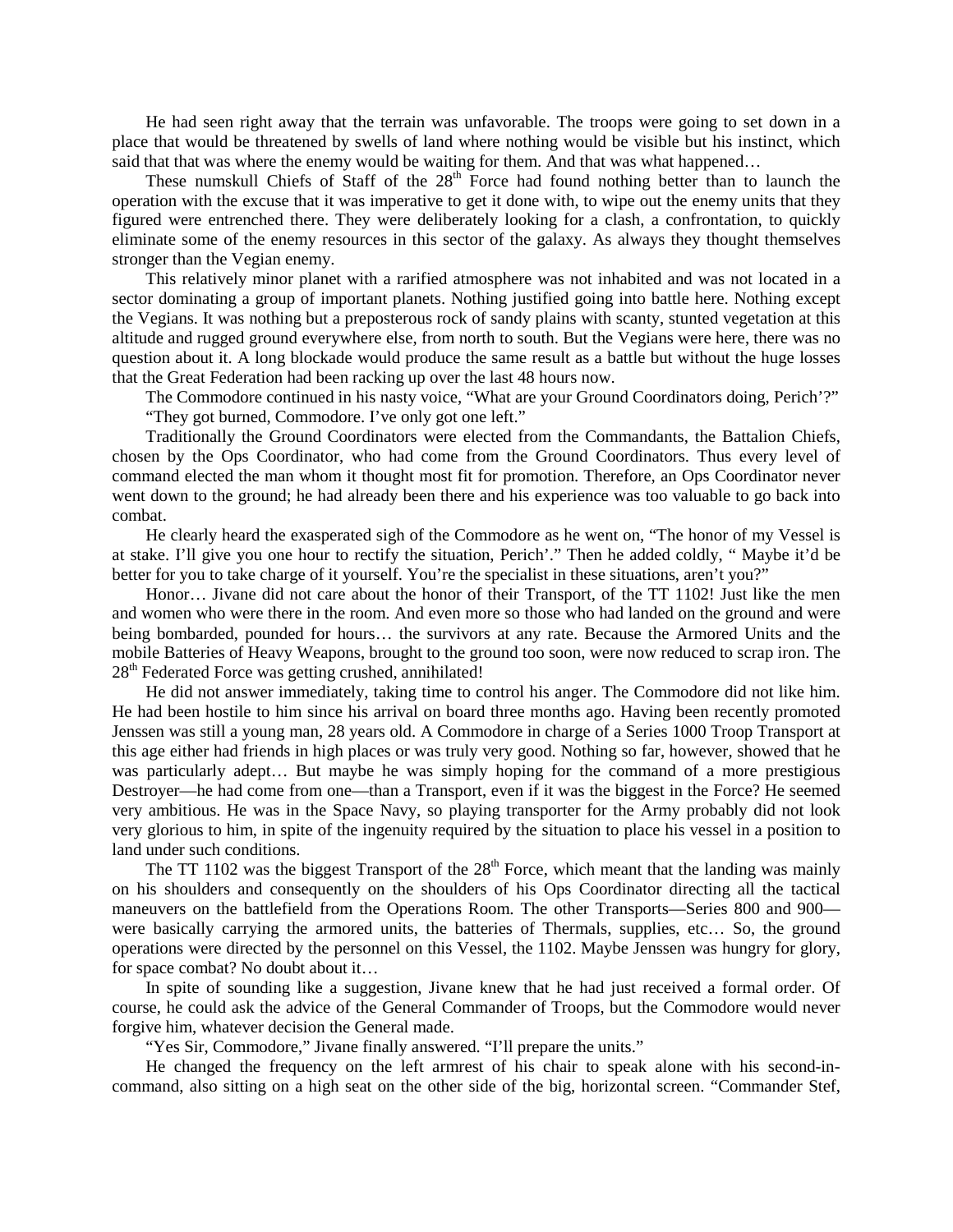I'm going down to the ground. You're in charge here from now on. Just limit the damage while waiting for me to get set up down there and try to organize this mess that the fat brains have caused."

He wanted to say more but he kept quiet. Stef had heard everything, of course, like everyone, and knew what to expect. He would figure out what Jivane intended to do down there. He had been a Ground Coordinator of Troops for a long time, had combat experience, no need to give him specific instructions, especially since Jivane was probably going to have to wing it. To introduce an element of surprise down there, if he wanted to turn the situation around. He shut down and locked his seat so that no one could use it and give orders in his place. Only Stef's post would work. He had the right to do that. It certainly would not please the Commodore if he decided to come to the Operations Room—which had never happened before in the clone's memory—and sit in his post, but he could not say anything. It had taken Jivane 21 years to get this post, so the little bastard Commodore was not about to take it! He would never take it! In fact, he did not have the right or the desire, in truth. The Officers in command and their Officers in the General Staff were human, not clones. O Humans. O for origin. The bridge on all the vessels was led by humans; no clone Officer could command here.

There were clone Technicians at every post, even up above in the Bridge, in the command post, but no decision-making clones, no, that did not exist. At best they transmitted orders or more often carried them out. Although the Officers had complete authority over the clones of their crew, the latter still had some rights, albeit few, according to the Clone Charter. They were given the dirty work, for sure, but it was theirs alone. No human had the right to infringe upon their domains. But as far as the Law was inflexible toward the clones, who would remain a subrace under the O humans, so also were their rights protected. The humans were like that.

Jivane slid out of his seat, stiffly, and walked to the left along the horizontal screen flickering with silent explosions. It was going badly on the ground. He got in the doorless elevator and barked, " $15<sup>th</sup>$ level," watching floor after floor pass by. Current technology on inhabited planets was far superior but on board the ships this old system was more effective for security.

As hard as he tried to breathe deeply, to fill his lungs and exhale slowly, he could not calm down. The idea surged up that he was about to go into combat under the worst conditions. Not only because it was going badly but also because he was not in shape for combat. He had been up for 48 hours straight... The Commodore knew this, of course, which meant something, but he could not figure out what.

On the 15<sup>th</sup> level he jumped out of the elevator. A Troops Sergeant saluted him. He nodded and said, "Get the 3rd Intervention Brigade together in 50 minutes, ready for a quick descent, fully equipped, for an operation in the zone of undetermined duration. I'll be jumping with them. Prepare the shuttles. All unit chiefs will join me in the briefing room in 40 minutes. I'll gear up myself. And prepare a Command Group with all its electronic material to land with me and stay with me."

For two centuries the intervention troops—the soldiers—had been made up of clones, both men and women. It was the very reason for their extraordinary development at the start: the need to build an inexhaustible army, infinite as it were. The perfected cloning of animals had long ago solved the problem of food on inhabited planets in the Great Federation at the start of the grand expansion, the migration of the human species into the Milky Way. The same for the store of human beings used in medicine and surgery for organ transplants. They were like monsters with perfect organs. But there was an outcry of self-righteous humans. And then the wars of expansion between different human colonies demanded a lot of soldiers, more than the society of O humans could provide, seeing how modern warfare was such a huge glutton for entire units. That was when they came up with the idea of the systematic cloning of men and women with higher than average physical qualities, mostly the old soldiers. At first to make them into soldiers, then as the years passed to make them workers and finally technicians on the planets. Now every productive job was held by a clone. The system functioned well… according to humans.

Therefore, at first, they chose and cloned big, strong humans who were obedient but far from idiots, destined for the Army. There were 198 models of clone soldiers chosen from different types of humans. Nevertheless, in the basic unit of the Army—the Company with around 120 soldiers—there were, most of the time, very few individuals exactly alike, coming from the same model. Afterward they searched for good human technicians to clone, genetically improving their physical and combat qualities along with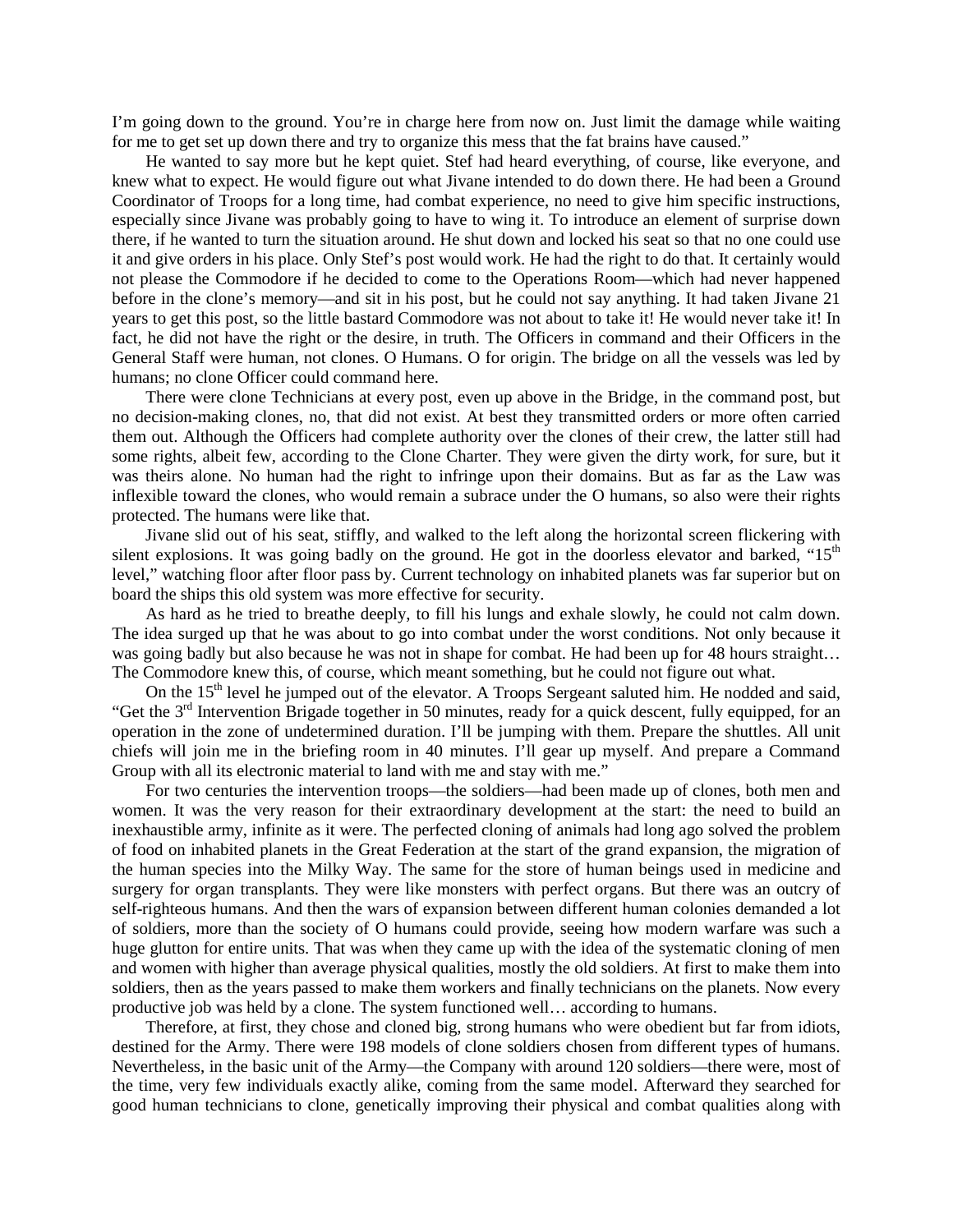their intellectual characteristics in order to replace the technicians on board the Army ships before resorting to the same system in civil life. Here, however, the number of models was more limited: 120, so that there were more copies of each. Over the decades they also selected, improved and combined 350 O human models to produce 198 destined for any function whatsoever depending on the training.

Henceforth only the Officers of the Space Navy and Army were O Humans. But there were several ranks among the clone soldiers, from the basic fighter around 20 years old, just out of training, up to the Officers of Troops whose official rank, the highest rank, was Battalion Chief or Commander. Like Jivane. This system was in general use throughout space occupied by ex-Earthlings. Their current enemies, the Vegians, also coming from Earth ancestors, practiced the same cloning system and their army was made up of clones, exactly like the Great Federation, but not looking the same because they were cloned from a different population. Even the pilots of the Shuttles, Fighters and Attack Ships, the huge Heavy Vessels, were clones today in both camps.

However, Jivane belonged to a small core of clones. His combat skills had proven so proficient and he had made such a career, so quickly too, going up the ranks among the ground troops—wounded several times but always recovering—that he had finally been appointed Ground Coordinator, then Ops Coordinator, as they usually call it, two new posts exclusively for clones now. Everyone started at the bottom of the ladder as simple soldiers before rising through the ranks, one by one, in the campaigns if their luck held out! An Ops Coordinator had been a soldier, a Sergeant, a Sergeant Major, an Officer, etc.

In this system the O human Officers had, in fact, shown their limits. Never engaged in combat, their experience remained at a very low stage in this field after the arrival of the clones: merely distant observers. They were aware of this shortcoming and never tried to go in the field, of course, and besides, there were too many losses among the ground troops! They had been trained, destined to be commanders in chief but not in the field…

Indeed, their training was very complex. They became strategists, theoretically experts, all being potential Generals but nothing else. Furthermore, if the Space Navy held a certain aura, the Army no longer attracted the young humans, fewer and fewer of whom enlisted in spite of the good career awaiting them, seeing that the lowest rank coming out of their military schools was Major! In short, to coordinate, organize and direct the field of action of the troops called for people who knew the work, who had experience in it. Therefore, they were forced to create from scratch these new posts and ranks not equal to the humans: Ground Coordinator and Operations Coordinator (or Ops Coordinator), both Commanders. In reality these posts were like the old ranks of Brigadier or Major General. But it was out of the questions to give such titles to clones. They were reserved for real humans, for O Humans…

On the other hand, the humans had set up an odd system of nomination. The Ground Coordinators were elected by the other Commanders, the Battalion Chiefs, with their choice only being confirmed by the humans, which was not so stupid. It was in the best interests of the Battalion Chiefs to choose the best among them, just to survive a little while longer! Who better to rate the value of a Commander in the heat of battle if not his colleagues? And the Ground Coordinators elected the Ops Coordinators for the same reason. The humans almost never challenged their choices. They did not care. Except when a notoriously incompetent Ops Coordinator damaged the military potential of a Transport by maneuvers that resulted in heavy losses. Then he went back to the field… not for long, of course! In practice there was only one Ops Coordinator per main Transport of a Space Force, with a second-in-command, a former Coordinator as well. The transfer from one Force to another was rare, motivated by the exceptional quality of an Ops Coordinator being requested by a more powerful Force or by the creation of a new Force.

The position of the Coordinators, moreover, made the O human Officers uneasy. They were often clumsy compared to the clones. Clumsy and blunt. But since nobody could do the coordinating work in their place, they had to tolerate the Ops Coordinators, for example at the General Staff meetings where their presence had its importance. Nevertheless, the humans were often racists, Jivane suddenly thought while changing clothes in the small room painted bright red—to motivate its occupants, the outbound Officers—where the higher ranking clone Officers found all their equipment. He stood still for a moment in his underwear, one leg raised up, thinking of that old word, *racist*… Where had that come from? He must have read it one day, a long time ago, no doubt. But it was the first time that it came to mind. Plus,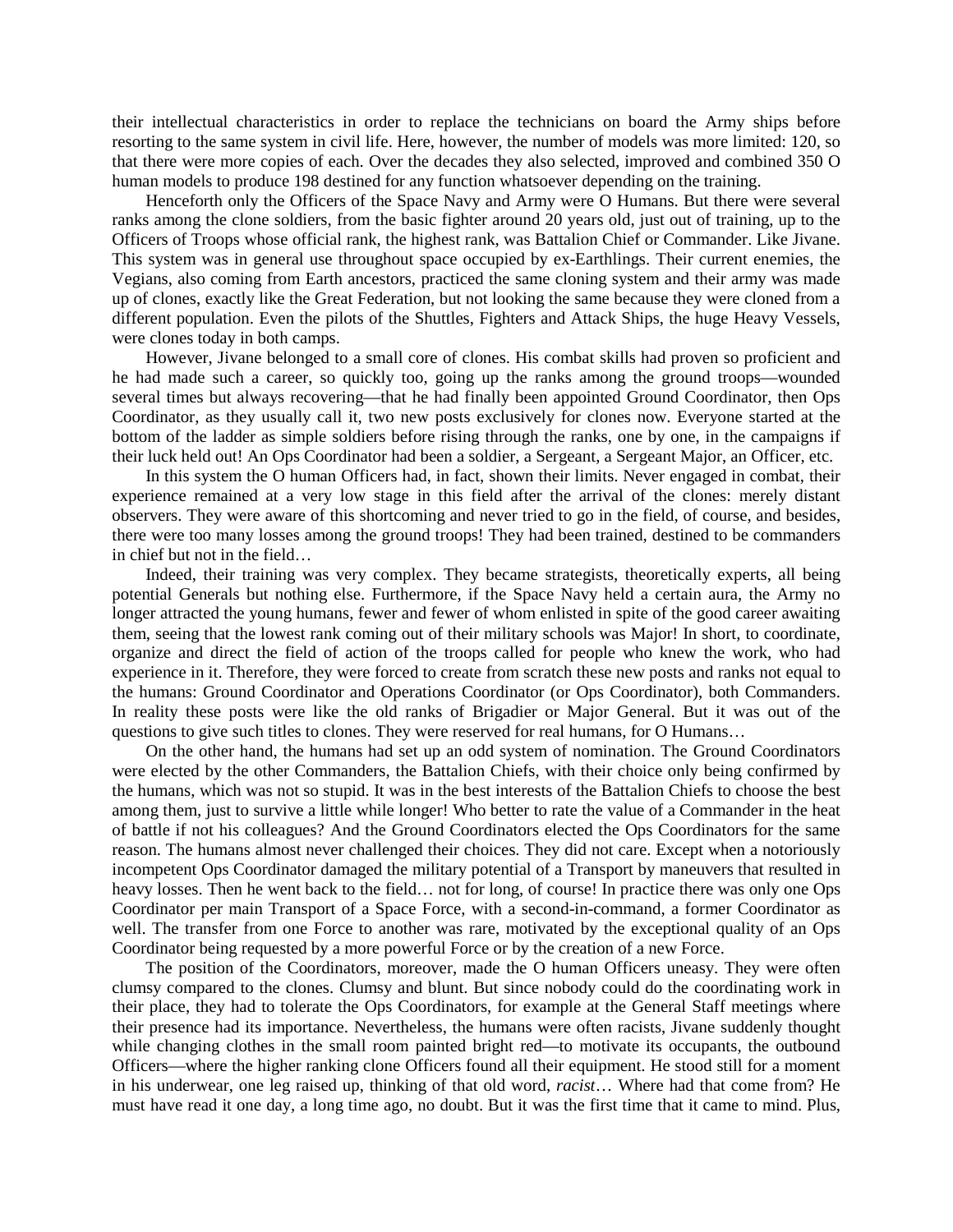he was not really sure what it meant, so he would have to look it up in the data bank of the big computer of the TT 1102 when he got back… if he got back, that is.

Entering the spray cabin after plugging his nose with the little caps full of four minutes of oxygen and breathing, he gazed at his reflection in the shiny surface of the door. He saw the image of a well-built man. 6'1" tall, chest and legs riddled with scars, burns mostly, a quite slender waist, a face that did not hide the fact that he had just passed 40, high cheekbones, fairly hollow cheeks, gaunt features, with little wrinkles around the mouth betraying a sense of humor and dark blue eyes. Army Blue as the clones scoffed, to underline the fact that most of them came from men with blue eyes… Even though his were really very dark, barely acceptable he would say when laughing privately. In his left armpit were the numbers that all clones bore, the first number designating the Nursery where they were born, the second being their ID number followed by the year of their birth.

"Pretty successful these 76 Bs," he mumbled under his breath, referring to his clone model with slightly humorous cynicism. "Good legs and a big chest with well-ventilated lungs. Top quality junk!"

He stepped forward and the door closed behind him while a barrage of jets exploded on all sides of his body. As always his body tightened up at the assault but after a full minute he started to relax. The various products mixed with the water gradually had their effect. He felt his weariness wash away. Another three minutes of bombardment before the warm, dry air blasted him, drying him off in a few seconds.

He left, automatically plucking out the empty air caps. His brain kicked into gear while he put on the usual combat gear made of crossed layers of metallic tissue, flexible but airtight, surprisingly sturdy and light. Once dressed he did not move any slower; he even felt lighter, almost naked. He was rediscovering the feeling after not wearing this for a damn long time… On his chest he put the badge showing that he was an Ops Coordinator and on his thighs, like before, he hung the holders for the weapons that he chose thoughtfully. Thermal grenades, first of all, which would stay connected to him when he tossed them and for a few nanoseconds create a thermomagnetic shield to protect him against the unbearable heat at the moment of their explosion.

He was about to enter a combat where there was potentially a probable risk of hand-to-hand combat, so he took a Ruptor of molecular cohesion. Not a very cumbersome gadget—12 inches including the bulb at the end of the barrel—that shot either a spread of rays (but effective only up to 20 yards) or a ray so fine that you had to aim with utmost care in order to kill. These Ruptors were pretty new and gave the Great Federation Army a certain advantage. The ray broke up the molecular cohesion of any material in their path. A muscle hit suffered necrosis, died, like from gangrene, turned gray, but only at the place of impact. A limb, arm or leg, became unusable in less than a minute. But the gangrene did not spread. To stop an enemy in its tracks you had to hit the head, the brain, the neck or the heart. Then the whole body was paralyzed before death came on, rapidly. In this case the range of the Ruptor was long, 5,000 yards. (The precise aim needed was why a lot of soldiers were a little reluctant to carry them. They preferred the good old Thermals with conic beams that burned almost everything within 100 yards—but not exactly everything—and you needed to carry a lot of recharge-batteries, ammunition of a sort.) Additionally, the anti-heat shields were pretty effective against the rays of Heavy Thermals. They were even talking now about heavy-duty combat uniforms to protect against them.

In the holder on his left thigh he stuffed four energy recharges for the Ruptor, which was plenty, and in the flat sack on his back he slipped in a 3-day-plus-water and food pack. If it was not enough, it would mean that all was lost. On the ground they did not have the technical means to engage in combat for so long.

Afterward he grabbed the helmet and examined it closely, looking for any possible damage that might render it useless. Only the back, from the nape of the neck to the ears, was metal. Three quarters of it was a transparent but armored visor so that the person was clearly recognizable from the outside. Then he chose the frequencies he would need down there. He knew them by heart now after the last two days. Setting the helmet next to him he started thinking. He still had the Operations Room screen before him and no need to refresh his memory. Everything depended on the enemy's Sonic weapons.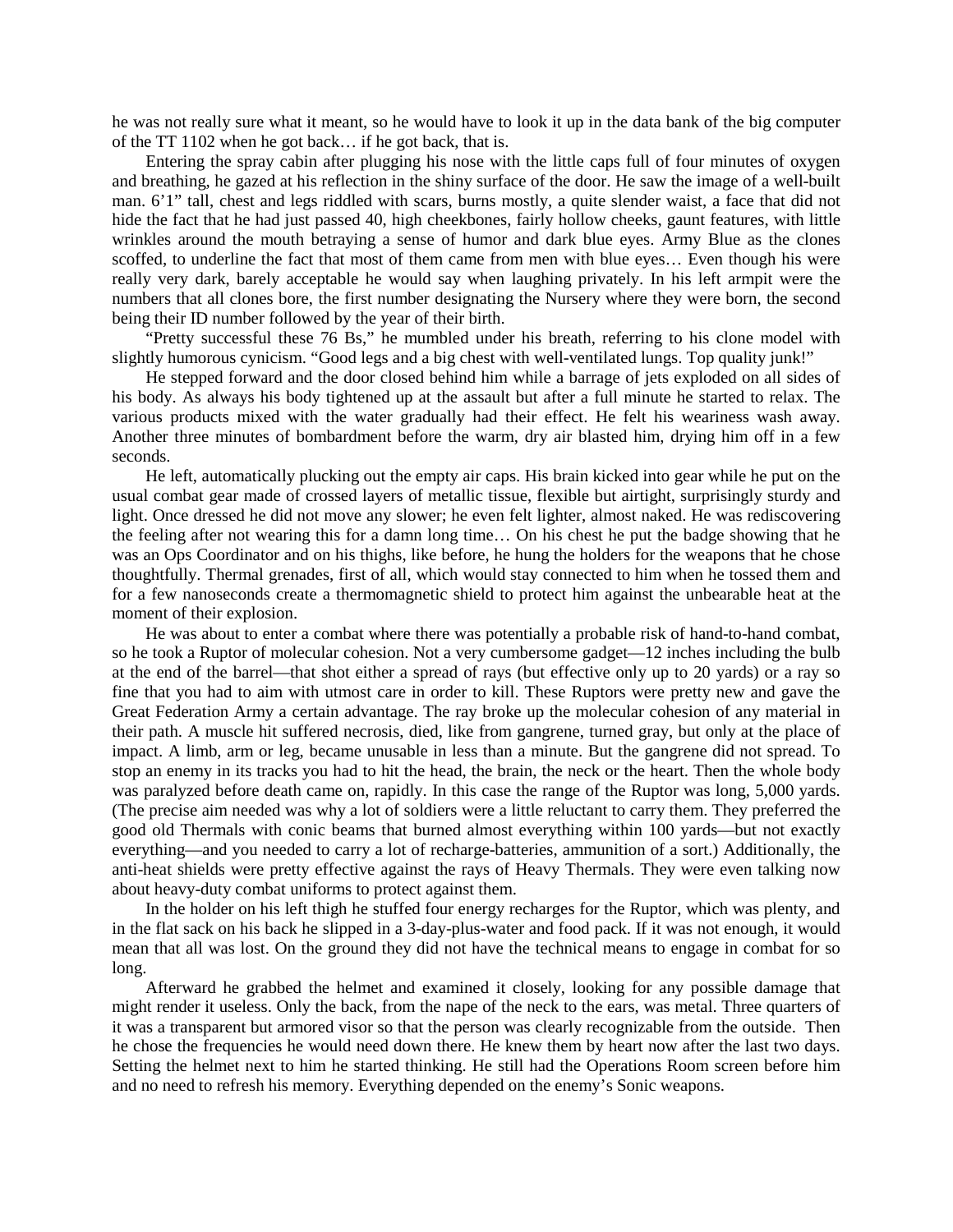The weapon, which was effective only on a planet with an atmosphere—even with thin air—was a kind of huge cannon shooting an air bubble at supersonic speed that exploded on contact with a hard surface. The explosion was so powerful that nothing could resist it, no armor, no body. Men did not become deaf, they were pulverized!

The Vegians had devised a clever plan by setting them up on this aging, uninhabited, rather hot planet on this wide plain that was perfect for a landing. Jivane wanted to go up to the General Staff room on the second level and tell them what they were incapable of seeing. And the fat heads could take the blame because when the expeditionary unit of the  $28<sup>th</sup>$  Force was pounded on the spot it was because the Admirals and Generals were stupidly following a trail that the Vegians had laid out in space leading them here. The trap had been set a long time ago! How could they be so naïve as to... He forced himself to think of something else.

The size of the trap led him to believe that the Vegians had thought of everything. The armored unit attack that was launched on the flat ground had no chance of making it to the rugged terrain where the Sonics were installed. And from every direction of course. The rolling hills were obviously part of the trap. Instead, they had to surprise the Vegians. But how? Their leaders were damn smart and clearly had time to plan everything!

No matter how hard Jivane racked his brains he could not think of a way to destroy the Sonics. Stay under cover? Yes, that would work, for a time, to limit the casualties. But you don't conquer an enemy by staying under cover. You have to move, to maneuver. The Vegians (Jivane was sure now) must have been luring them, the most powerful arm of the Great Federation, into this part of the galaxy for a colossal battle that would last for who knows how long and would keep the Federation from mobilizing elsewhere, leaving themselves free to act somewhere else. It was all part of a huge plan. They must have a considerable supply here of both energy and lives to last out a virtually endless siege.

Everything depended on the Sonics. That was the key of the battle. He finally got up and went to the computer screen that every Officer's quarter contained and typed in his question. He chose not to use the voice interface because sometimes he preferred silence so he could think at the same time.

He asked the computer to give him the list of weapons kept on board the Transports of the  $28<sup>th</sup>$ . In theory he knew it but he wanted to see it. What could help him once he was on the ground? The lines scrolled by without his mind reacting. Then he raised his eyebrows and stopped the scrolling. Something stirred inside him. He sat there staring blankly for a few minutes, his mind telling him that it was impossible, that these things were too old, outdated, that their presence was almost an anachronism, that the Vegians were not so naïve. On the other hand…

He made a gut decision. It was all or nothing. He knew, for hours now, that the expeditionary unit of the 28<sup>th</sup> was lost anyway. He sat up straight and typed; his orders were registered under his name. He asked for the cargo to be brought immediately on the supply shuttles from the other ship. They would head out at the same time as the men, right behind the first wave made up of old, empty, broken down spacecraft piloted by remote control as a sacrifice to draw the initial fire, the most precise fire, from the ground. Then he had to think of what he was going to tell the Battalion Chiefs. After a moment he adjusted the big Multi-purpose combat bracelet on his left wrist, serving as an emergency radio, an image transmitter/receiver, a watch and a navigation instrument. Finally he looked at his reflection in the mirror, as he used to do before every departure, checking that he had not forgotten any equipment. Then he left carrying his helmet under his arm.

A young second lieutenant was waiting for him outside, standing perfectly straight at attention. "The Battalion Chiefs are waiting for you, Coordinator. If you would follow me?"

They marched toward a wide walkway that lined the immense hold where the men were sitting and waiting next to their jumping bags. The bags were fairly big, containing different weapons, for an individual or a team, equipped with a little anti-G system that made them float over the ground. Hooked up to each man by a strap they were not much of a hindrance for the soldiers who could very quickly pull out the necessary material for combat and their survival.

Jivane did not utter a word during the short walk and entered a small room where three tall women, their faces marked with deep wrinkles, and five men, a little older than he, were waiting solemnly behind